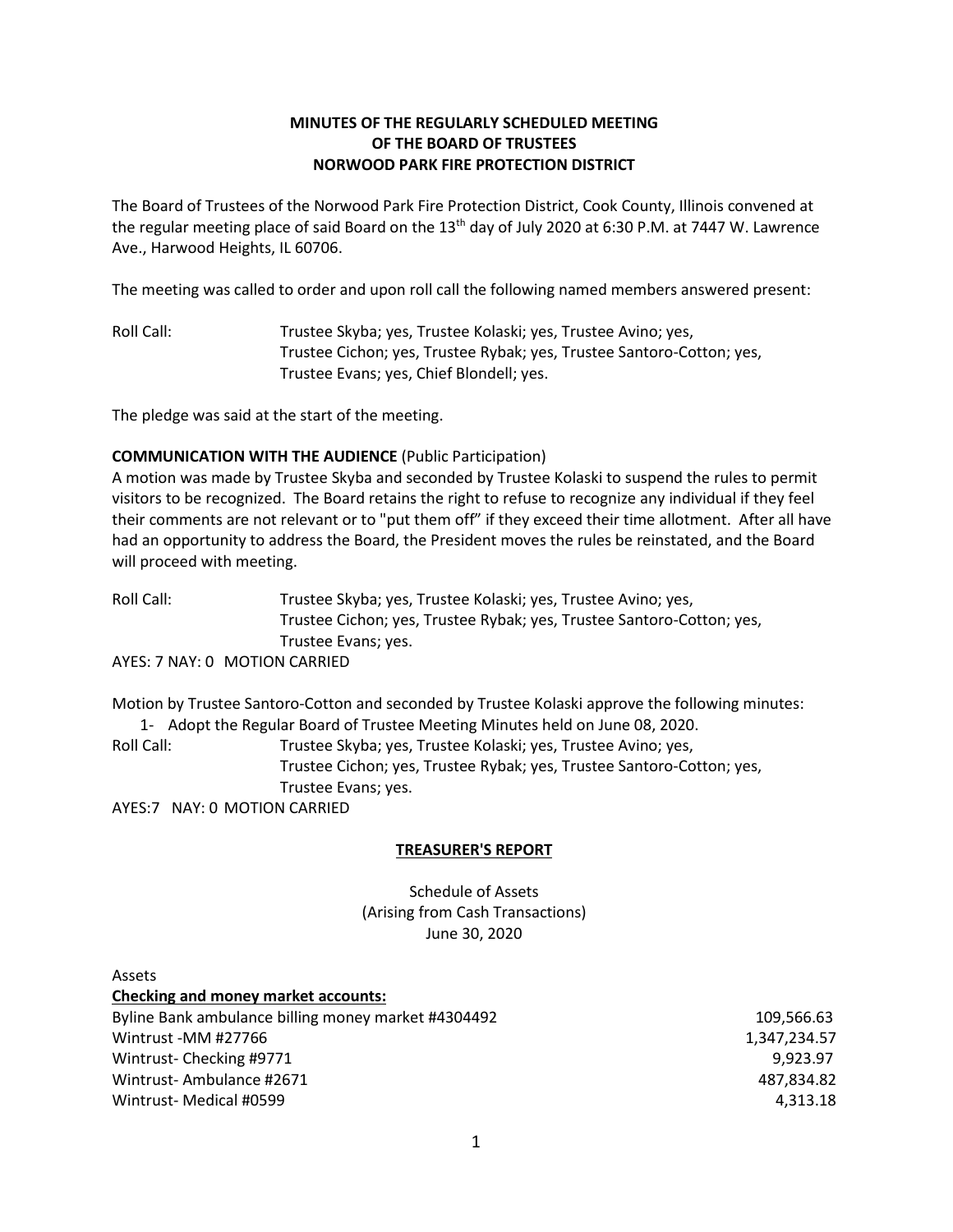| Wintrust-Donation #4129                                  | 653.34         |
|----------------------------------------------------------|----------------|
| Wintrust-FSA #0713                                       | 5,461.24       |
| Total checking and money market accounts                 | \$1,964,987.75 |
| Certificates of deposit (interest rate and maturity):    |                |
| Belmont Bank (3.00%, 02/10/21)                           | 683,834.90     |
| Belmont Bank (2.30% 08/05/20)                            | 135,647.96     |
| Belmont Bank (3.00% 01/21/21)                            | 569,193.54     |
| Belmont Bank (2.50% 01/19/21)                            | 398,032.92     |
| Total certificates of deposit                            | \$1,786,709.32 |
| Total checking, money market and certificates of deposit | \$3,751,697.07 |

Motion by Trustee Santoro-Cotton and seconded by Trustee Evans to approve the June's accounts payable expenditures in the amount of \$408,060.53 and the Treasurer's Report as presented from the Financial Statements for June 2020.

Trustee Avino stated it was good to see everyone. Last month there was a question regarding the deposit of a matured CD, additional information was asked for and presented. Lauterbach and Amen prepares the financial statement and everything is audited annually.

There was an increase in expenses this month. We are watching our spending, especially due to Covid. The Truck has issues and we will have to decide things moving forward.

| Roll Call:       | Trustee Skyba; yes, Trustee Kolaski; yes, Trustee Avino; yes,         |
|------------------|-----------------------------------------------------------------------|
|                  | Trustee Cichon; yes, Trustee Rybak; yes, Trustee Santoro-Cotton; yes, |
|                  | Trustee Evans; yes.                                                   |
| $AYES: 7$ NAY: 0 | <b>MOTION CARRIED</b>                                                 |

#### **Chiefs' Report:**

Chief stated that all Trustees have received a written report.

Chief expressed a special thank you for helping make Boot Day a success. We were able to raise \$10,000. He appreciates all the hard work from the firefighters and trustees that helped.

The drive thru Boot Day was a good recon for us to see how we may handle flu shots this year. Discussion. Cyndi and I have discussed different options for administering the flu shots. We will meet with Resurrection and the Community Relations committee; many residents rely on this program and the generous donation from Mary Field.

In August we will have a budget hearing and approve the final budget. We need to schedule a Finance Committee meeting.

We contacted our auditors at Sikich to get on the calendar. Next year we will have to go out for bid.

Today is the last day for entry level firefighters to submit their points. We will have an official list soon. There is a motion on the agenda to fill the vacant spot on shift.

The Liability Umbrella coverage was increase to \$10 million as of July 1, 2020.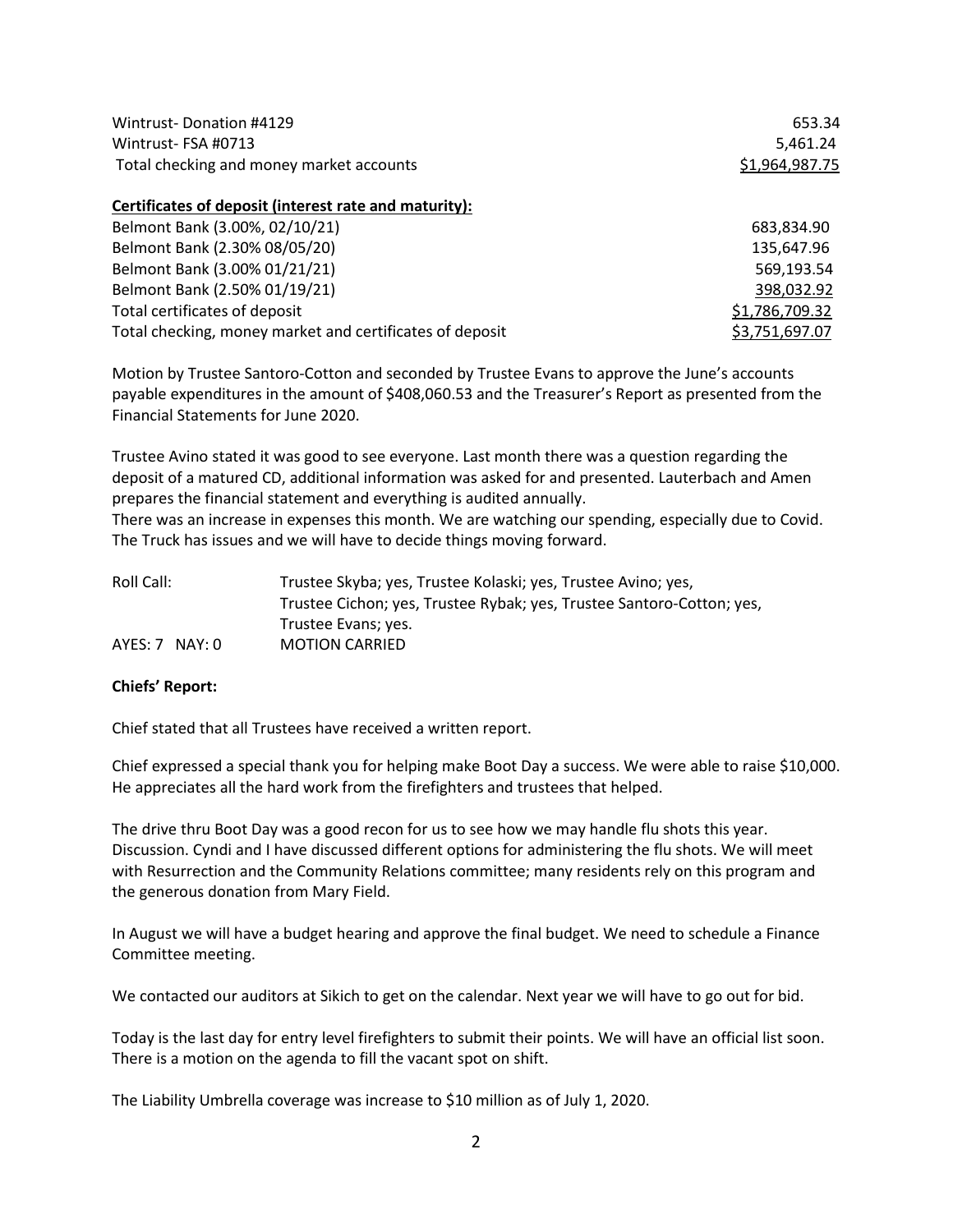There is an MCD meeting tomorrow, I hope to receive 2 prices, one for equity member and one for client. I will then meet with the committee. We are expecting a 5%-10% increase. Discussion.

IEMA paperwork has been signed tonight by President Cichon. This is the first step in getting reimbursed for Covid expenses.

Shell gas station is opening next store shortly. We plan to take our diesel tanks out of service. We applied for Shell cards and should be receiving them soon so all equipment can fill up there. Discussion on our current tanks and process of taking them out of service.

Chief has spoken to a doctor out of Stanford regarding mental health of our employees. We are going to be a pioneer in the fire service by taking part of the program he is offering. There will be a text sent every week on multiple topics, the employee answers a 1-10 scale and the communication is with the doctor and employee only. This will allow the doctor to monitor if he sees an issue and help that individual confidentially. There is no cost to the District, and this is a part of our mental health program.

Firefighter Christensen just became certified as a Fire Investigator.

The pergola that was in the back of the building was taken down by the firefighters. It was detaching from the building and was not safe. There is concrete that will need to be repaired.

The administration has been attending meetings with the state, government, ALGH, Leadership, finance, and for reimbursement for Covid related expenses.

The ALGH rider program is going great and have already had a couple hired by PSI to work here.

Bunk room renovations are continuing, and the 2% Fund is helping with the costs.

PPE supplies are going well.

All trustees received the Fire Prevention report and Training reports.

Trustee Kolaski asked what preplans details. Chief explained what information is gathered and how it is entered into CAD.

Questions on the hours of the gas station next store, Chief said the owner stated it was going to be 24/7. Discussion on the traffic concerns. Chief states that we will adjust as needed to make things work.

We are hoping to hire the  $1<sup>st</sup>$  candidate as of August  $1<sup>st</sup>$ .

Trustee Avino stated that he spoke with he Chief of Harwood Heights police and he commended the firefighters/paramedics on the great job they did on an incident on Forest Preserve Drive. Discussion.

Trustee Skyba asked if the Shell station did any traffic studies. Chief asked the village and they did not have anything to share. Discussion.

Chief explained that the firefighters/paramedics will figure out the best time to refuel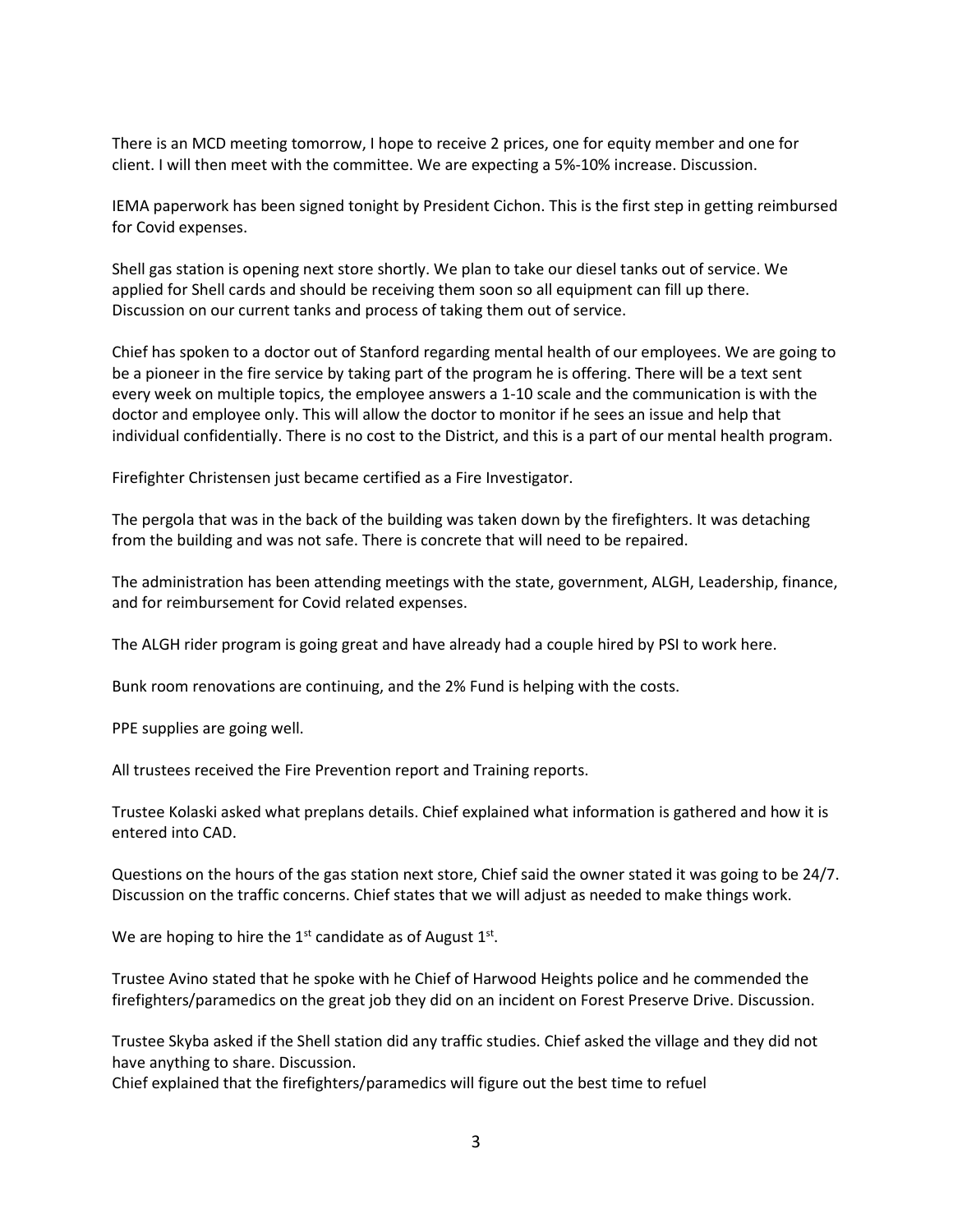Motion by Trustee Avino seconded by Trustee Rybak to approve the Chief's report for June 2020. AYES: 7 NAY: 0 MOTION CARRIED

**President's Report:** Trustee Cichon states that he is excited to see everyone in person. In the upcoming months we have new major goals and there is equipment needed. We need to continue to move forward.

### **Committee Reports:**

Finance Committee- Trustee Avino stated there are large items on the agenda, paying off the loan has been extensively discussed. Chief states that we could pay off the loan now and have enough money until we cash the next CD. Discussion regarding refinancing. Chief explained that our last CD rate was .5% and we are paying about 4%. Spoke with both the attorney and accountant and they feel it is important to pay off the loan. Some trustees state they are concerned about cash flow. Chief explained that we can investigate a line of credit after the loan is paid off. We cannot before because we have \$1,000,000 in CDs as collateral. Discussion

Trustee Evans asked about property tax money, Chief explained that Lauterbach and Amen feel a large amount is in escrow so there shouldn't be a change this year. They feel we may see in a couple years the market adjustment from Covid-19. Cyndi and the Chief have attended seminars on property tax and are staying on top of things. Discussion of remaining CDs.

Building and Equipment Committee- Trustee Evans stated that the Chief covered most things in his report. We will need to make some decisions on the Fire Truck. We have a few years before we must do something with our fuel tanks. We are waiting to hear about receiving grant money. Chief stated that Commander Koszczuk is working on the windows replacement costs and if we will need to go out for an RFP.

Policy & Strategic Planning Committee- Trustee Kolaski stated it is great to see all. There is nothing to report but will need to schedule a meeting hopefully at the end of July.

Community Relations Committee-Trustee Santoro-Cotton stated it was great to see everyone. There will not be an Open House this year. Working on options for the flu shot program. Chief stated that he and Cyndi have been discussing options. Discussion. Possibly making a PDF form that can be filled out, or forms picked up or delivered. Having 2 lines, one for completed form and one for individuals that need to complete the form. Discussion.

Pension Fund Member & Commissioner Oversight- Trustee Skyba stated there is a Pension Board meeting coming up. He stated that he reached out to the Commissioner and have not been getting a response.

#### **Old Business:**

None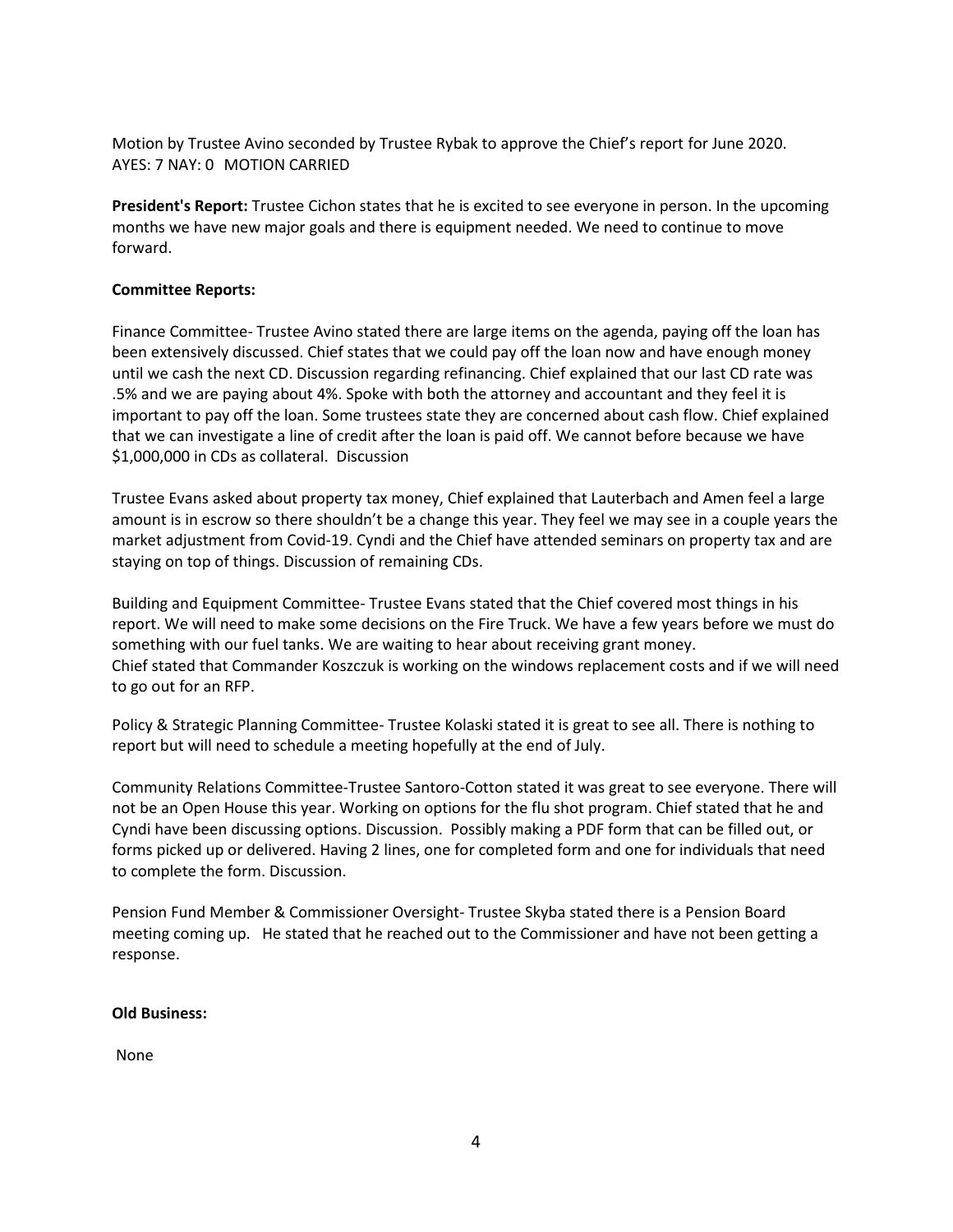#### **New Business**

Motion by Trustee Cichon and seconded by Trustee Avino to hire the first candidate from the eligibility list, per the recommendation of the Norwood Park Fire Board of Commissioners, effective August 1, 2020, contingent upon the passing of all appropriate testing.

Chief explained the process.

Roll Call: Trustee Skyba; yes, Trustee Kolaski; yes, Trustee Avino; yes, Trustee Cichon; yes, Trustee Rybak; yes, Trustee Santoro-Cotton; yes, Trustee Evans; yes. AYES: 7 NAY: 0 MOTION CARRIED

Motion by Trustee Avino and seconded by Trustee Santoro-Cotton to pay off the Norwood Park Fire Protection District loan with Belmont Bank, Loan #9500005392 as soon as funds become available with maturing CDs.

Trustee Skyba asked why the \$460,000 CD that was cashed was not put aside. Explained that it was put in the General MMA. There is concern for possible dooms day and needing money. Chief explained that a \$1,000,000 in CDs is being held as collateral, we would not be able to use that money if needed. Discussion. Chief explained that he has brought this up over 8 months ago and that we will be looking into a line of credit in case funds are needed.

Roll Call: Trustee Skyba; yes, Trustee Kolaski; yes, Trustee Avino; yes, Trustee Cichon; yes, Trustee Rybak; yes, Trustee Santoro-Cotton; yes, Trustee Evans; yes.

AYES: 7 NAY: 0 MOTION CARRIED

Consent Agenda

Motion by Trustee Santoro-Cotton and seconded by Trustee Evans to approve the consent agenda:

- ratify payment to Industrial Organization solutions, Inc- in the amount of \$5,766.00 for entry level firefighter test process.

-ratify payment to Macqueen Equipment- in the amount of \$5,405.25 for preventative maintenance on Engine 102.

Discussion on the testing process and costs.

Roll Call: Trustee Skyba; yes, Trustee Kolaski; yes, Trustee Avino; yes, Trustee Cichon; yes, Trustee Rybak; yes, Trustee Santoro-Cotton; yes, Trustee Evans; yes. AYES: 7 NAY: 0 MOTION CARRIED

Motion by Trustee Avino and seconded by Trustee Santoro-Cotton to go into Closed Session Pursuant to Section (2)(c)(1) of the Open Meetings Act (to discuss the appointment, employment, compensation, discipline, performance or dismissal of specific employees of the public body; and/or section (2)(c)(11) of the Act (pending, probable or imminent litigation).